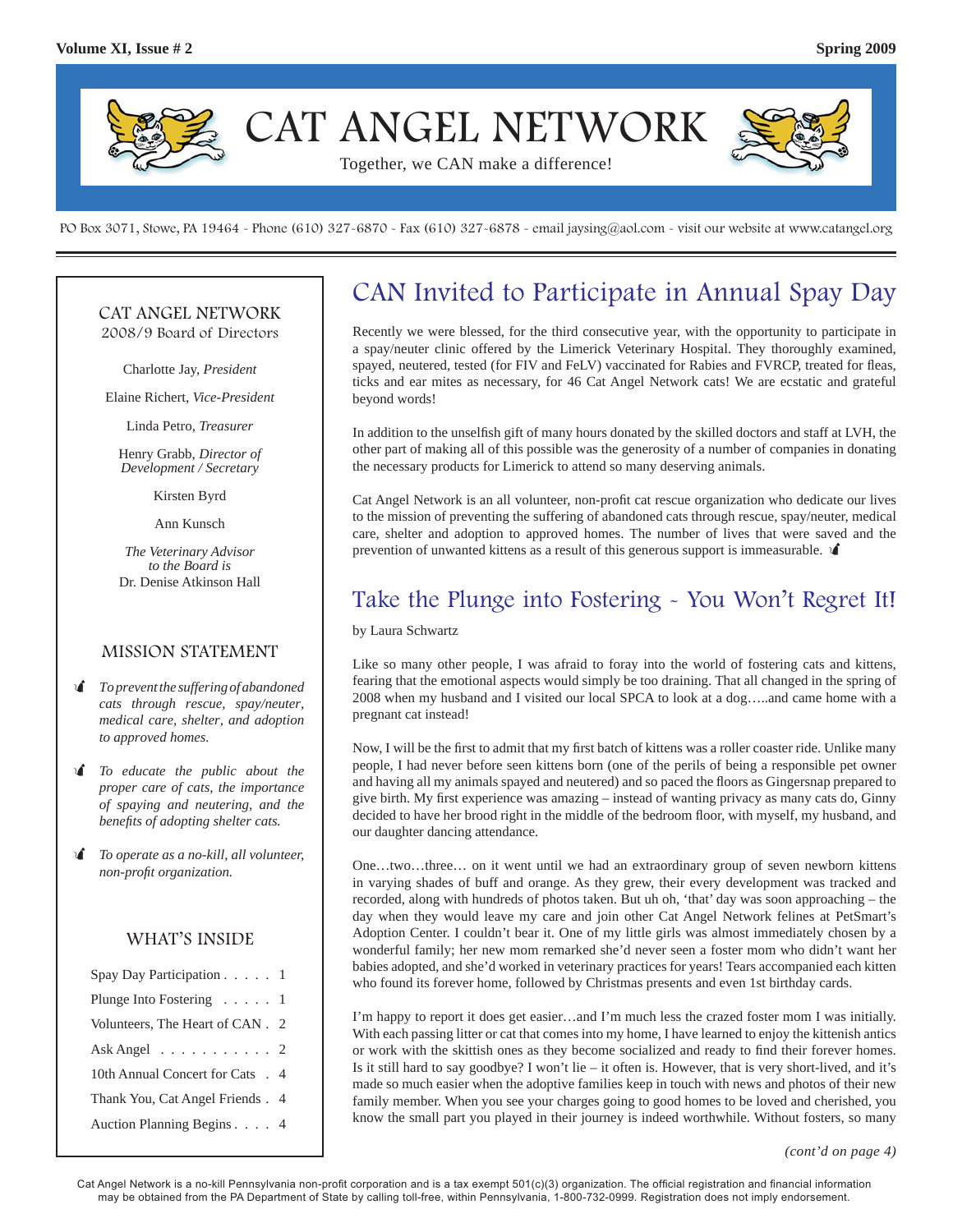# Volunteers, the Heart of CAN

As an individual volunteer, you may not be aware of your importance in the big picture of the Cat Angel Network family. Our volunteers, their love of and devotion to our kitties are the heart of CAN which makes it all possible. Each of you, no matter what your role, plays a vital part of giving our kitty angels a second chance at a long and happy life. Because CAN is an all volunteer organization there are no paid positions. Everyone, from our president and board members to the newest volunteer, is paid exactly the same. One advantage, or course, is that there is never a wage dispute.

Some volunteers give many hours each week and some are able to spend just a few hours a month, but every hour is appreciated.

The jobs are many and varied.

- You may be a morning or evening Pet Care Giver, (feeding, scooping) at the shelter or at one of our adoption centers at Petsmart in Downingtown or Pottstown.
- Some of our volunteers are "Greeters" who talk with people at Petsmart. They answer cat questions, introduce the kitties and potential adopters to each other, and set up meetings between kitties and the humans who want to welcome them into their family.
- Maybe your preference is in TNR (trap-neuter-return) work, rescuing wary, frightened kitties so they can be spayed/neutered and medically cared for.
- Our foster moms and dads open their homes and their hearts to provide loving care and socialization for their charges until they find their forever homes.
- Many of our volunteers help with special events and fund raisers. For example, If you haven't had the opportunity to help with pet photos with Santa, put it on your calendar for December 2009. The volunteers have lots of fun working with the dogs, cats, pot bellied pigs, ferrets, birds (and one snake) who were having their picture taken with Santa.

Our calendar includes many other events coming up this year. The Annual Cat Angel Network Benefit Concert in April, our Spring Fling in June, a Volunteer Family and Friends Picnic in September and our fundraising Auction in October are just a few of the exciting and interesting opportunities in which our volunteers participate.

So, Volunteers, whatever your role, whatever the hours you're able to give, you are greatly appreciated by all of the humans and especially by the feline members of our CAN family.

If you are interested in volunteering in some capacity with CAN, we encourage you to get involved. You can fill out a Volunteer Application at one of our Petsmart Adoption



Centers or go online to our website, www.catangel.org for an online application. For more information, please call Ann Kunsch, our New Volunteer Contact Person, at **610-385- 6714** or email at: **ann\_fran@earthlink.net**.

We currently have a number of openings for volunteers at our Petsmart Adoption Center in Downingtown. We would love to have an opportunity to give you more details.  $\mathbf \hat{\mathbf{A}}$ 

# Ask "Angel" Struggles with Inter-Cat Relations

QUESTION: I have three cats who do not get along as well as I'd like. I had always hoped for a harmonious group, but there is definite tension among them which sometimes erupts in hisses, spats, and chases. The oldest, Cleo, is quite the diva, and does not want to be bothered. She hisses at any cat who gets in her personal space, and her overreaction spurs on the youngest, Spanky,



who loves to ambush and chase the other two. He's just rambunctious and doesn't mean any harm, but he terrorizes the middle kitty Lola who is something of a "fraidy cat." She sometimes doesn't use the litterbox, and I think it might be connected to her nervousness around Spanky. How do I improve the relationship among the cats and create a peaceful, safe environment for myself and my cats? I love them all and do not want to part with any of them.

ANSWER: Visitors to our shelter and multi-cat foster homes are often amazed at the number of kitties who live together harmoniously. Baskets and beds by the windows frequently contain multiple cats curled up together, and mealtimes reveal dozens of cats, each going to his or her own bowl, with no arguments or competition. The question often asked of our caretakers is "How can so many cats get along together in ONE ROOM, when my couple of cats at home can't coexist peacefully in an ENTIRE HOUSE? Well, the answer lies in our "P-A-L-S" Principles.

The "P" stands for "PLENTY," plenty of everything that's important to cats -litterboxes, beds, sunny window seats, toy mice, water bowls, etc. Abundance eliminates competition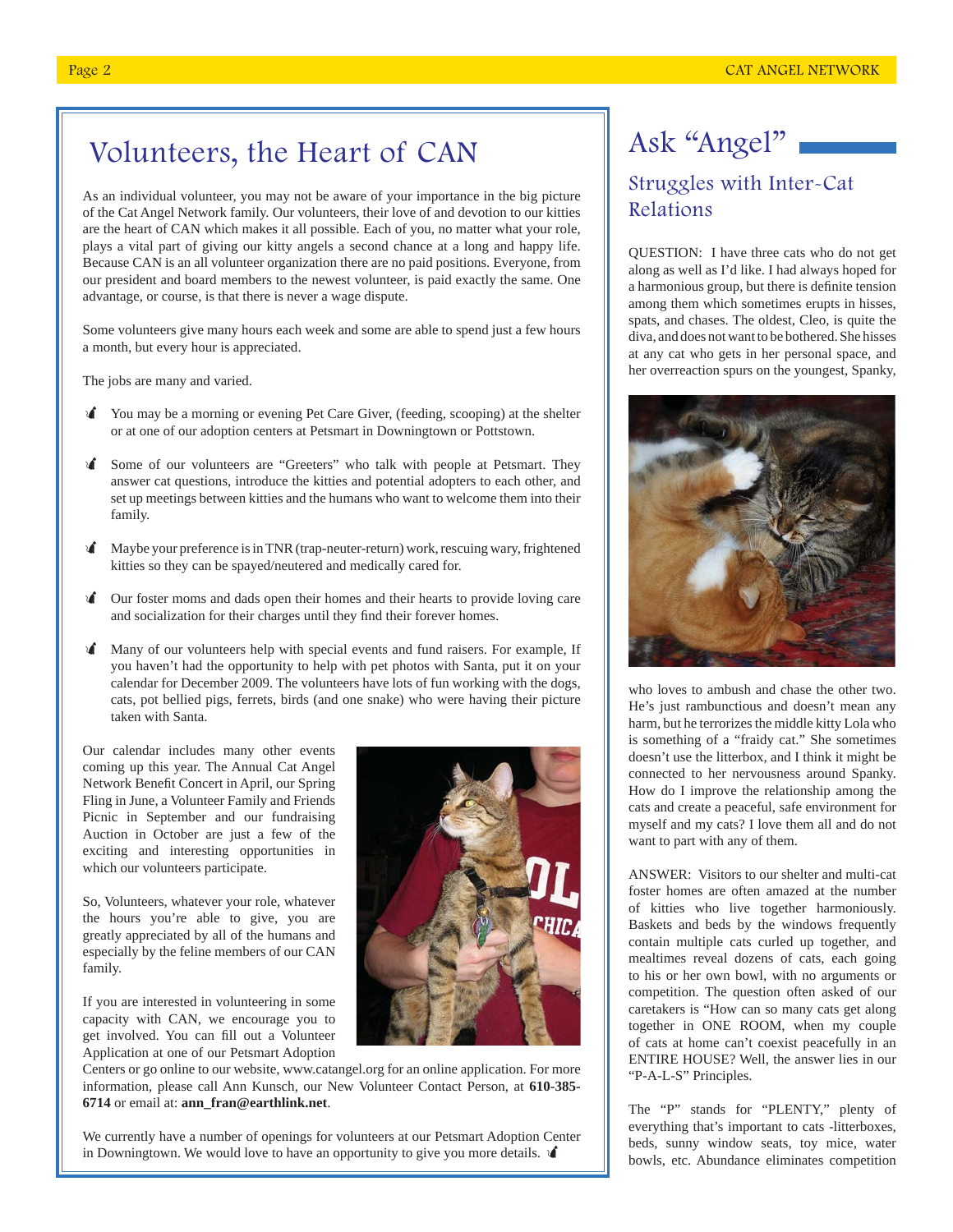

over scarce resources. The size of your home does not matter as much as the availability of the things cats need and want.

An examination of the conflicts and problems in a feline family will almost always reveal where there is a lack of abundance. In your household, for instance, there is a definite need for more litterboxes in several different locations. Lola is telling you, by her behavior, that she is not always comfortable using the litter box when Spanky is in the vicinity. Very likely he has ambushed her while she was in or leaving the litterbox, and now she is avoiding it rather than risk being jumped. By the way, covered litterboxes should be outlawed in any home where there are inter-cat tensions resulting in litterbox lapses! (See "Ask Angel" article on litterbox problems on our website).

"Plenty of play" is another element you should add to your cats' daily routine. Spanky's behavior is indicative of a young cat whose need to play is so great that he is desperately trying to engage any available kitties, whether they're interested or not! Now, out of boredom and excess energy, he's made a game out of their resistance. If you don't have a laser light toy, you need to run, not walk to your nearest Petsmart and get one! These inexpensive gadgets can wear out even the most high-energy kitty in one or two 10 minute sessions per day!

An even better solution, believe it or not, is to adopt another young male as a playmate for Spanky. The last thing most people with inter-cat



problems are looking to do is add another cat to the mix, but it almost always works beautifully. The rambunctious kitty has a willing and able buddy that is available for wrestling, chasing, and ambush games, and the pressure is off the older party poopers.

The "A" of P-A-L-S stands for "ALTITUDE." Have you ever noticed that the top of the refrigerator is a popular spot for cats? The reason is its altitude. The fastest, easiest way to make less-social or timid cats more secure is to offer them plenty of high places on which to perch. From a cat's point of view, height is safety, security, power, and, yes, just plain fun! Visit our "Sweet Kitty Suite" room at the shelter and you'll find the cat-walk, high placed shelves, and tall cat trees filled with serene kitties! For the most part, these are the more timid or aloof cats. When something happens that upsets them or they just want to be alone, they literally "run for the hills!" A cat tree is a great investment for any multi-cat home. Store-bought or hand-made, they offer lots of natural refuge and are worth every penny in terms of peace and harmony in a fur-filled family.

The "L" of P-A-L-S stands for "LOVE," "TOUGH LOVE", that is. Although cats are not pack animals in the traditional sense, they do look to their favorite people as the hub of the family wheel. If their most significant person cuddles and coddles them when they're behaving badly, you're encouraging more of the same. If, for example, Cleo hisses at and bops the other cats when she's on your lap and wants you all to herself, you should quietly stand up and end her monopoly on your time and attention. You can reward her with treats at future sessions if she tolerates the presence of the others. Most cats are bright enough to realize that every time they behave badly, something unpleasant happens and every time they behave well, something GOOD happens!

If Spanky is about to pounce on one of the females, make a distracting noise to interrupt the behavior. If he persists, use a squirt bottle. If he jumps on one of them, give him a 15 minute TIME-OUT in a cat carrier. By the time you let him out of the carrier, he'll have forgotten what he was up to, and the other kitty will have found a safe haven.

These "Tough Love" strategies should be carried out calmly and confidently. No yelling, screaming, or roughness. They will not make your cats hate you. Cats thrive on consistency and respect consequences that are predictable. The more you discourage bad behavior and reward compatibility, the better your cats will get along.

"What can I do when my cats don't get along well with one another?"

> The "S" of P-A-L-S stands for "SOLITUDE." Sometimes the only solution to a situation where one cat has grown to dislike or fear another is to offer her a room of her own for all or part of the day. It's a very effective solution that many cat owners fight "tooth and nail," excuse the cat metaphor. The idea of closing off a beloved kitty in a separate room is an option that some owners won't even consider. Look at it this way. If a senior citizen were surrounded by highenergy toddlers all day, don't you think she'd appreciate some peace and quiet in a secluded spot for a while? That's how your oldest kitty Cleo may feel. If an elementary school child were being harassed by the school bully during recess, wouldn't he jump at the chance to enjoy the play yard at a different time? That's how Lola may feel! Giving the cats a break from each other while you are at work or during the night is an easy and effective answer that often results in more peaceful interactions when the kitties ARE all together.



At Cat Angel Network, large cages outfitted with perches and cozy beds are used to give cats an opportunity to get to know each other gradually and safely. Cats who are having disagreements can be separated and reintroduced. One lady who was having trouble with her kitties was reluctantly talked into borrowing a cage to help restore peace. A few weeks later she said she was returning the cage. It worked so well she was buying one of her own! Her pestered kitty loved it, and even after being released, was going into her "private apartment" on her own!

So give our P-A-L-S Principles a shot in your home. You have nothing to lose (except some hisses and growls), and so much to gain. Watching mistrust s-l-o-w-l-y turn into tolerance and eventually even friendship is one of the most rewarding and beautiful experiences you will ever know. It is well worth the effort!